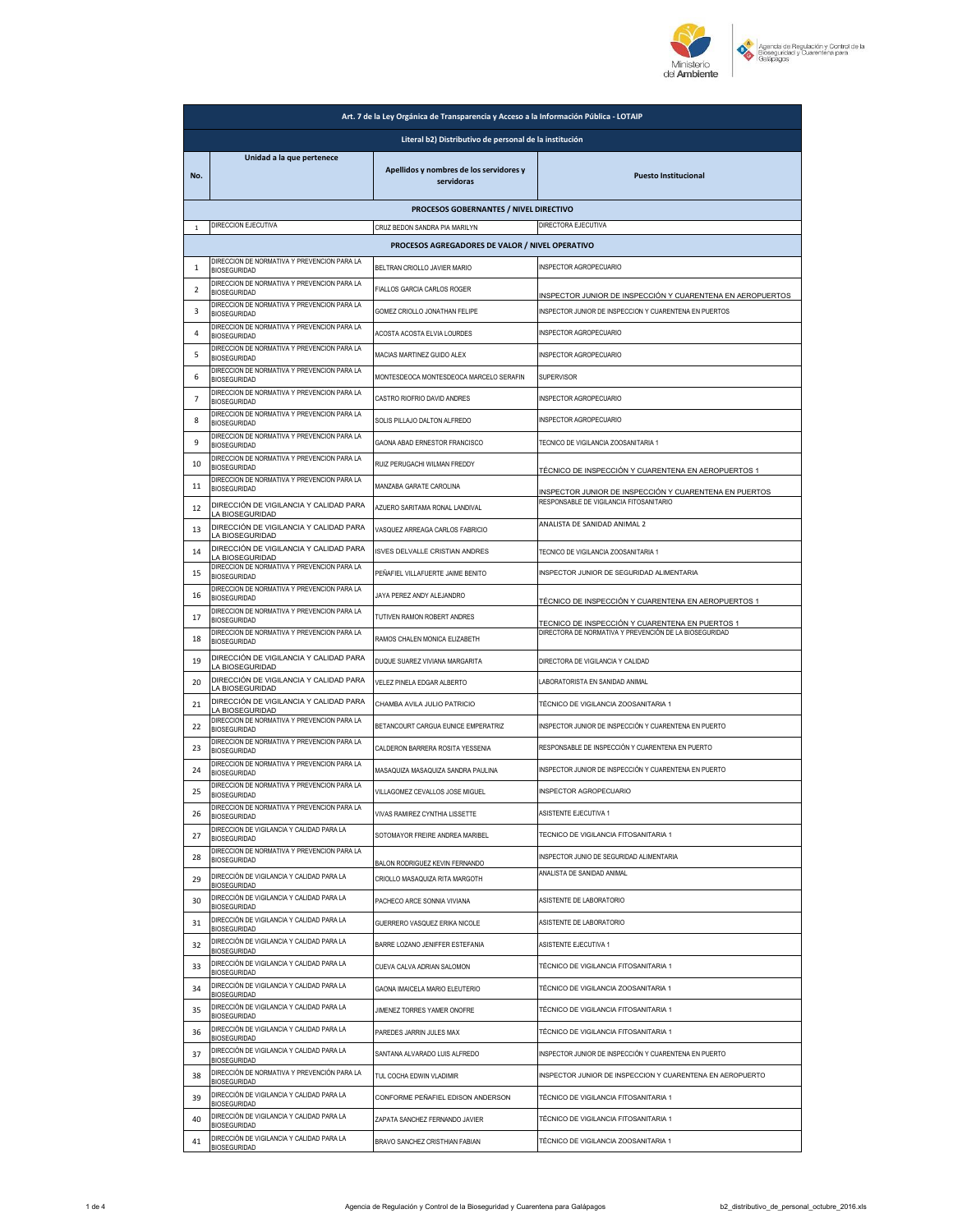

| 42 | DIRECCIÓN DE VIGILANCIA Y CALIDAD PARA LA<br><b>RIOSEGURIDAD</b>    | LAGUA PILLA ISRAEL FABRICIO         | TÉCNICO DE VIGILANCIA ZOOSANITARIA 1                                                       |
|----|---------------------------------------------------------------------|-------------------------------------|--------------------------------------------------------------------------------------------|
| 43 | DIRECCIÓN DE VIGILANCIA Y CALIDAD PARA LA<br><b>BIOSEGURIDAD</b>    | MEJIA TORO MANUEL ALBERTO           | ANALISTA AMBIENTAL                                                                         |
| 44 | DIRECCIÓN DE VIGILANCIA Y CALIDAD PARA LA<br><b>BIOSEGURIDAD</b>    | ZAPATA ZAMBRANO ANDRES EDUARDO      | TÉCNICO DE VIGILANCIA ZOOSANITARIA 1                                                       |
| 45 | DIRECCION DE NORMATIVA Y PREVENCION PARA LA<br><b>BIOSEGURIDAD</b>  | ANGULO SILVA OSWALDO JAVIER         | INSPECTOR JUNIOR DE INSPECCIÓN Y CUARENTENA EN PUERTO                                      |
| 46 | DIRECCIÓN DE VIGILANCIA Y CALIDAD PARA LA<br><b>BIOSEGURIDAD</b>    | CASTILLO OCAÑA GLADYS PAULINA       | ASISTENTE DE LABORATORIO                                                                   |
| 47 | DIRECCION DE NORMATIVA Y PREVENCION PARA LA<br><b>BIOSEGURIDAD</b>  | ITURBIDE ARIAS ROMMEL VINICIO       | INSPECTOR SENIOR DE INSPECCIÓN Y CUARENTENA EN PUERTO                                      |
| 48 | DIRECCIÓN DE VIGILANCIA Y CALIDAD PARA LA<br><b>BIOSEGURIDAD</b>    | PEÑAFIEL QUIJIJE PETER MARLON       | TÉCNICO DE VIGILANCIA FITOSANITARIA 1                                                      |
| 49 | DIRECCIÓN DE VIGILANCIA Y CALIDAD PARA LA<br><b>BIOSEGURIDAD</b>    | CONTRERAS ORTIZ JONATHAN GERARDO    | TÉCNICO DE VIGILANCIA FITOSANITARIA 1                                                      |
| 50 | DIRECCION DE NORMATIVA Y PREVENCION PARA LA<br><b>BIOSEGURIDAD</b>  | NORMANIA AUXILIADORA COELLO GOYA    | INSPECTOR JUNIOR DE INSPECCIÓN Y CUARENTENA EN AEROPUERTO                                  |
| 51 | DIRECCIÓN DE VIGILANCIA Y CALIDAD PARA LA<br><b>BIOSEGURIDAD</b>    | PINCAY CAÑOLA DANNY JAVIER          | TECNICO DE VIGILANCIA ZOOSANITARIA 1                                                       |
| 52 | DIRECCION DE VIGILANCIA Y PREVENCION PARA LA<br><b>BIOSEGURIDAD</b> | TROYA JIMENEZ WILMER LUIS           | TECNICO DE VIGILANCIA FITOSANITARIA 1                                                      |
| 53 | DIRECCIÓN DE VIGILANCIA Y CALIDAD PARA LA<br><b>BIOSEGURIDAD</b>    | FIGUEROA SIERRA LISSETTE PATRICIA   | ANALISTA DE VIGILANCIA ZOOSANITARIA                                                        |
| 54 | DIRECCION DE VIGILANCIA Y CALIDAD PARA LA<br><b>BIOSEGURIDAD</b>    | NOLE CURIMILMA FERNANDO AUGUSTO     | TECNICO DE VIGILANCIA FITOSANITARIA 1                                                      |
| 55 | DIRECCION DE VIGILANCIA Y CALIDAD PARA LA<br><b>RIOSEGURIDAD</b>    | LOPEZ MOYA NOEMI JACKELINE          | TÉCNICO DE VIGILANCIA FITOSANITARIA 1                                                      |
| 56 | DIRECCION DE NORMATIVA Y PREVENCION PARA LA<br><b>BIOSEGURIDAD</b>  | JAYA BRAVO WASHINGTON DANILO        | ASISTENTE DE NORMATIVA                                                                     |
| 57 | DIRECCION DE NORMATIVA Y PREVENCION PARA LA<br><b>BIOSEGURIDAD</b>  | CARRANZA NARANJO MAGALI ABIGAIL     | INSPECTOR JUNIOR DE INSPECCION Y CUARENTENA EN AEROPUERTO                                  |
| 58 | DIRECCION DE NORMATIVA Y PREVENCION PARA LA<br><b>BIOSEGURIDAD</b>  | DANIELA ANNABEL VARGAS PEÑAFIEL     | INSPECTOR JUNIOR DE INSPECCION Y CUARENTENA EN PUERTO                                      |
| 59 | DIRECCION DE NORMATIVA Y PREVENCION PARA LA<br><b>BIOSEGURIDAD</b>  | ARANEA OLVERA PRICSILA JENNY        | TECNICO DE INSPECCION Y CUARENTENA EN AEROPUERTO                                           |
| 60 | DIRECCION DE NORMATIVA Y PREVENCION PARA LA<br><b>BIOSEGURIDAD</b>  | SOTOMAYOR LARA GABRIELA ALEJANDRA   | TECNICO DE INSPECCION Y CUARENTENA EN AEROPUERTO                                           |
| 61 | OFICINA TECNICA SAN CRISTOBAL                                       | MAYORGA VASQUEZ JOSE RODRIGO        | INSPECTOR AGROPECUARIO                                                                     |
| 62 | OFICINA TECNICA SAN CRISTOBAL                                       | LOAYZA MENDOZA JOSE FLORESMILO      | TECNICO DE VIGILANCIA FITOSANITARIA 2                                                      |
| 63 | OFICINA TECNICA SAN CRISTOBAL                                       | NARVAEZ LIMONES FREDDY WILLIAM      | INSPECTOR AGROPECUARIO                                                                     |
| 64 | OFICINA TECNICA SAN CRISTOBAL                                       | YAULI REYES FABRICIO LEONARDO       | INSPECTOR AGROPECUARIO                                                                     |
| 65 | OFICINA TECNICA SAN CRISTOBAL                                       | OLAYA CAICEDO MARIO DANIEL          | TECNICO DE VIGILANCIA ZOOSANITARIA 1                                                       |
|    | OFICINA TECNICA SAN CRISTOBAL                                       |                                     |                                                                                            |
| 66 |                                                                     | LLERENA MARTILLO YASMANIA YESSENIA  | RESPONSABLE DE OFICINA TECNICA                                                             |
| 67 | OFICINA TECNICA QUITO                                               | FONSECA BAUTISTA ALEX MARCELO       | SUPERVISOR                                                                                 |
| 68 | OFICINA TECNICA QUITO                                               | ALVAREZ GAIBOR RAMON IVAN           | INSPECTOR AGROPECUARIO                                                                     |
| 69 | OFICINA TECNICA QUITO                                               | CHAMORRO TRONCOSO GALO JEWINSON     | INSPECTOR AGROPECUARIO                                                                     |
| 70 | OFICINA TECNICA QUITO                                               | TAPIA HINOJOSA LOURDES ISABEL       | INSPECTOR AGROPECUARIO                                                                     |
| 71 | OFICINA TECNICA QUITO                                               | TIPAN PILATUÑA EDGAR OSWALDO        | INSPECTOR AGROPECUARIO                                                                     |
| 72 | OFICINA TECNICA QUITO                                               | PILLAJO LINCANGO WILLIAN JAVIER     | INSPECTOR SENIOR DE INSPECCION Y CUARENTENA EN AEROPUERTO                                  |
| 73 | OFICINA TECNICA QUITO                                               | CHASIPANTA USHIÑA JOSE EDISON       | INSPECTOR JUNIOR DE INSPECCION Y CUARENTENA EN AEROPUERTO                                  |
| 74 | OFICINA TECNICA QUITO                                               | VIVERO AGUIRRE SANDRA XIMENA        | INSPECTOR JUNIOR DE INSPECCION Y CUARENTENA EN AEROPUERTO                                  |
| 75 | OFICINA TECNICA ISABELA                                             | GIL YEPEZ DANNY ROGELIO             | RESPONSABLE DE OFICINA TECNICA 1                                                           |
| 76 | OFICINA TECNICA ISABELA                                             | TUPIZA VILLEGAS GONZALO             | INSPECTOR AGROPECUARIO                                                                     |
| 77 | OFICINA TECNICA ISABELA                                             | CHUNGA MACIAS ROSA INDAURA          | TECNICO DE SEGURIDAD ALIMENTARIA 1 DE OFICINA TÉCNICA                                      |
| 78 | OFICINA TECNICA ISABELA                                             | RIVADENEIRA RIVERA DIEGO STALIN     | TÉCNICO DE VIGILANCIA ZOOSANITARIA 1                                                       |
| 79 | OFICINA TECNICA ISABELA                                             | ZAMBRANO ROSERO JOSE LUIS           | TECNICO DE VIGILANCIA FITOSANITARIA 1                                                      |
| 80 | OFICINA TECNICA GUAYAQUIL                                           | ARZUBE OSORIO ARMANDO BUENAVENTURA  | INSPECTOR FITOSANITARIO                                                                    |
| 81 | OFICINA TECNICA GUAYAQUIL                                           | CARRERA QUISPE JORGE ENRIQUE        | INSPECTOR FITOSANITARIO                                                                    |
| 82 | OFICINA TECNICA GUAYAQUIL                                           | GARAICOA MARTINEZ LARISSA ESTALINA  | INSPECTOR FITOSANITARIO                                                                    |
| 83 | OFICINA TECNICA GUAYAQUIL                                           | LOPEZ FEIJOO ISAURO APOLO           | INSPECTOR FITOSANITARIO                                                                    |
| 84 | OFICINA TECNICA GUAYAQUIL                                           | MENDEZ DE LA CUADRA KETTY ESPERANZA | INSPECTOR SENIOR DE INSPECCION Y CUARENTENA EN AEROPUERTO                                  |
| 85 | OFICINA TECNICA GUAYAQUIL                                           | VELASCO ALVARADO GABRIEL OSWALDO    | INSPECTOR AGROPECUARIO                                                                     |
| 86 | OFICINA TECNICA GUAYAQUIL                                           | LIMA PISCO VERONICA ALEXANDRA       | RECAUDADORA                                                                                |
| 87 | OFICINA TECNICA GUAYAQUIL                                           | POVEDA ALVARADO MAURICIO ALEJANDRO  | <b>RECAUDADOR</b>                                                                          |
| 88 | OFICINA TECNICA GUAYAQUIL                                           | ZAMBRANO QUITO EDGAR ELIESER        | INSPECTOR SENIOR DE INSPECCION Y CUARENTENA                                                |
| 89 | OFICINA TECNICA GUAYAQUIL<br>OFICINA TECNICA GUAYAQUIL              | DOMINGUEZ VALDEZ ALBERTO NELSON     | INSPECTOR SENIOR DE INSPECCION Y CUARENTENA<br>INSPECTOR SENIOR DE INSPECCION Y CUARENTENA |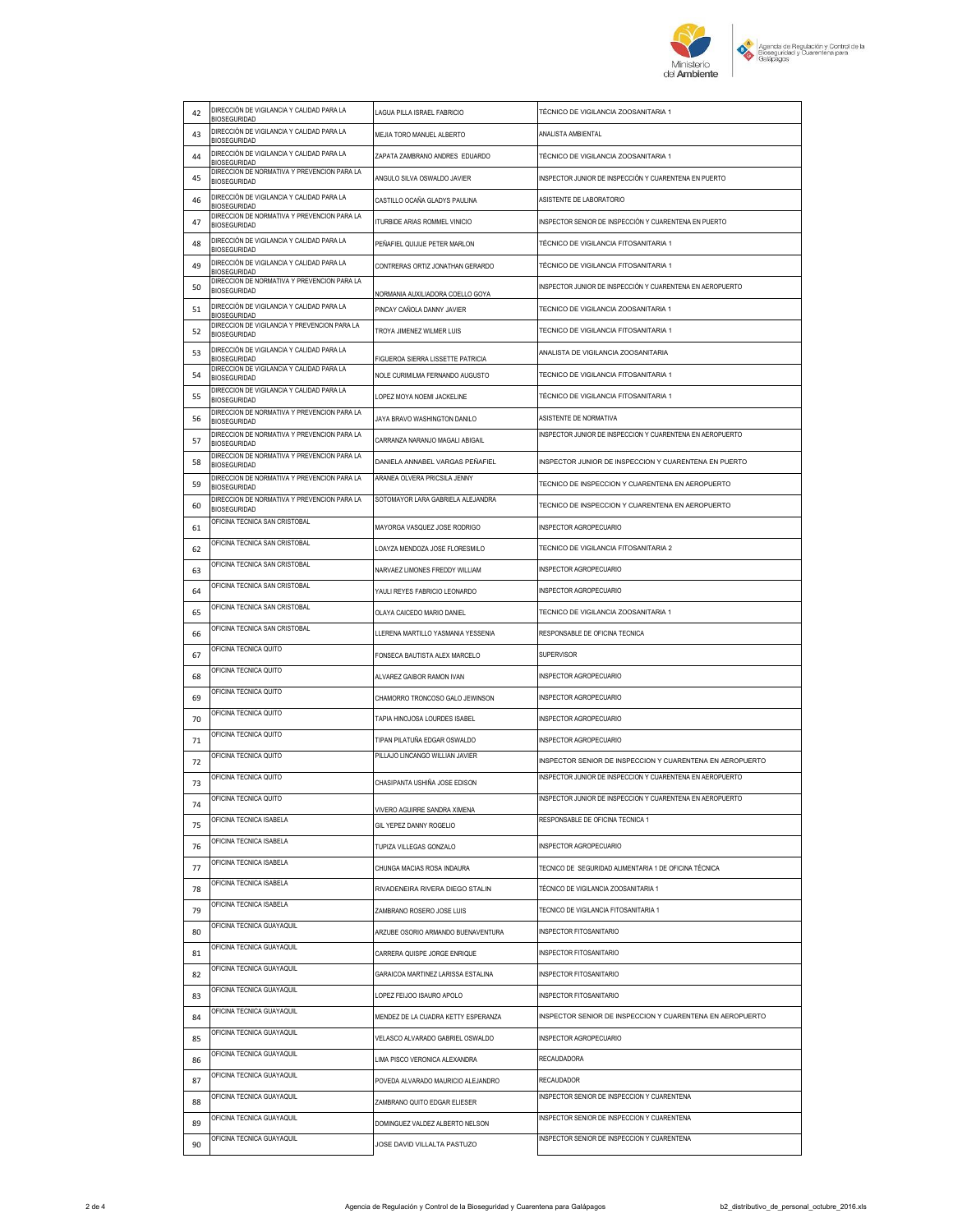

| 91  | OFICINA TECNICA GUAYAQUIL     | VERA MIÑO MARLY ISABEL                                               | INSPECTOR SENIOR DE INSPECCION Y CUARENTENA EN PUERTO                   |
|-----|-------------------------------|----------------------------------------------------------------------|-------------------------------------------------------------------------|
| 92  | OFICINA TECNICA GUAYAQUIL     | PANTOJA BRITO ANGELICA ROCIO                                         | INSPECTOR SENIOR DE INSPECCION Y CUARENTENA                             |
| 93  | OFICINA TECNICA FLOREANA      | NAULA CASTILLO ANGEL BOLIVAR                                         | <b>TÉCNICO</b>                                                          |
| 94  | OFICINA TECNICA FLOREANA      | ROSERO IZQUIERDO ANGEL DAVID                                         | <b>TÉCNICO</b>                                                          |
| 95  | OFICINA TECNICA SAN CRISTOBAL | LOPEZ URRESTA NAILA IRENE                                            | TECNICO DE SEGURIDAD ALIMENTARIA 1                                      |
| 96  | OFICINA TECNICA GUAYAQUIL     | POROZO MEDINA NANCY LUS ANI                                          | RESPONSABLE DE INSPECCION Y CUARENTENA EN PUERTO                        |
| 97  | OFICINA TECNICA ISABELA       | FLOR YEPEZ MARIA DE LOURDES                                          | ASISTENTE DE OFICINA 1                                                  |
| 98  | OFICINA TECNICA GUAYAQUIL     | LOZADA BAJAÑA LIZZETH MARIA                                          | RESPONSABLE DE INSPECCION Y CUARENTENA EN AEROPUERTO                    |
| 99  | OFICINA TECNICA GUAYAQUIL     | DURAN REYES NANCY ESTHER                                             | EXPERTO EN OFICINA TECNICA                                              |
| 100 | OFICINA TECNICA GUAYAQUIL     | CAICEDO LOPEZ GONZALO JAVIER                                         | INSPECTOR JUNIOR DE PRODUCTOS QUMICOS                                   |
| 101 | OFICINA TECNICA GUAYAQUIL     | CAMPUSANO GOMEZ KATTY ELINA                                          | ASISTENTE DE OFICINA 1                                                  |
| 102 | OFICINA TECNICA GUAYAQUIL     | PAZMIÑO VILLEGAS OLGA YAZMINA                                        | INSPECTOR SENIOR DE INSPECCION Y CUARENTENA EN AEROPUERTO               |
| 103 | OFICINA TECNICA GUAYAQUIL     |                                                                      | INSPECTOR JUNIOR DE INSPECCION Y CUARENTENA PUERTO/AEROPUERTO           |
| 104 | OFICINA TECNICA QUITO         | PRIETO VELOZ MARY CRUZ<br>CORTES PONCE JOHANNA PATRICIA              | INSPECTOR SENIOR DE INSPECCIÓN Y CUARENTENA EN AEROPUERTO               |
| 105 | OFICINA TECNICA SAN CRISTOBAL |                                                                      | TÉCNICO DE INSPECCIÓN Y CUARENTENA EN AEROPUERTO                        |
| 106 | OFICINA TECNICA SAN CRISTOBAL | MORA SANCHEZ GABRIELA ALEXANDRA<br>ALAVA MENDOZA WILFRIDO ALBERTO    | TÉCNICO DE VIGILANCIA FITOSANITARIA 1                                   |
| 107 | OFICINA TECNICA SAN CRISTOBAL | ALVARADO GANDO IVONNE ERLINDA                                        | TÉCNICO DE VIGILANCIA FITOSANITARIA 1                                   |
| 108 | OFICINA TECNICA SAN CRISTOBAL | ALVARADO PINCAY JESSICA ISABEL                                       | TÉCNICO DE VIGILANCIA FITOSANITARIA 1                                   |
| 109 | OFICINA TECNICA SAN CRISTOBAL | CAMACHO ORDOÑEZ EFREN RAFAEL                                         | TÉCNICO DE VIGILANCIA FITOSANITARIA 1                                   |
| 110 | OFICINA TECNICA SAN CRISTOBAL | PUGA CRUZ CARLOS LUIS                                                | TÉCNICO DE VIGILANCIA FITOSANITARIA 1                                   |
| 111 | OFICINA TECNICA SAN CRISTOBAL | CHANGO CAIZA SANDRA DEL ROCIO                                        | TÉCNICO DE VIGILANCIA ZOOSANITARIA 1                                    |
| 112 | OFICINA TECNICA SAN CRISTOBAL |                                                                      | TÉCNICO DE VIGILANCIA ZOOSANITARIA 1                                    |
| 113 | OFICINA TECNICA SAN CRISTOBAL | GUANGA VELASQUEZ GISSELA DEL CARMEN<br>YAGUAL CAICEDO IVETTE LINET   | TECNICO DE INSPECCION Y CUARENTENA EN AEROPUERTO                        |
| 114 | OFICINA TECNICA SAN CRISTOBAL | ROLDAN HERMIDA EDGAR RENE                                            | TÉCNICO DE VIGILANCIA ZOOSANITARIA 1                                    |
| 115 | OFICINA TECNICA QUITO         | CORONEL SOSA STEFANY DEL CISNE                                       | INSPECTOR SENIOR DE INSPECCIÓN Y CUARENTENA EN AEROPUERTO               |
| 116 | OFICINA TECNICA ISABELA       | ARMAS GIL HERNANDO EMILIO                                            | TÉCNICO DE VIGILANCIA FITOSANITARIA 1                                   |
| 117 | OFICINA TECNICA ISABELA       | JUELA PAUTA DANNY ALONSO                                             | TÉCNICO DE VIGILANCIA FITOSANITARIA 1                                   |
| 118 | OFICINA TECNICA ISABELA       | PINARGOTE SINCHE SONIA NATALY                                        | TÉCNICO DE VIGILANCIA FITOSANITARIA 1                                   |
| 119 | OFICINA TECNICA ISABELA       |                                                                      | TÉCNICO DE VIGILANCIA FITOSANITARIA 1                                   |
|     | OFICINA TECNICA ISABELA       | ROSERO GIL JAQUELINE VIVIANA                                         | TÉCNICO DE VIGILANCIA ZOOSANITARIA 1                                    |
| 120 | OFICINA TECNICA ISABELA       | TUPIZA YAPO GONZALO WLADIMIR                                         | TÉCNICO DE VIGILANCIA ZOOSANITARIA 1                                    |
| 121 | OFICINA TECNICA ISABELA       | UVIDIA FLORES RAFAEL MARCELO<br>VILLAGOMEZ ESTRELLA SUSANA ELIZABETH | TÉCNICO DE VIGILANCIA ZOOSANITARIA 1                                    |
| 122 | OFICINA TECNICA GUAYAQUIL     |                                                                      |                                                                         |
| 123 | OFICINA TECNICA FLOREANA      | HEREDIA SANDOVAL GIOVANNI ARTURO                                     | INSPECTOR SENIOR DE INSPECCION Y CUARENTENA EN AEROPUERTO               |
| 124 | OFICINA TECNICA FLOREANA      | MORA SALGADO JOSELITO ROLAN                                          | TÉCNICO DE INSPECCIÓN Y CUARENTENA EN PUERTOS                           |
| 125 | OFICINA TECNICA FLOREANA      | MORA SALGADO JUANITA ERCILIA                                         | TÉCNICO DE VIGILANCIA FITOSANITARIA 1                                   |
| 126 | OFICINA TECNICA GUAYAQUIL     | NAULA CASTILLO JOSE MIGUEL                                           | TÉCNICO DE VIGILANCIA ZOOSANITARIA 1                                    |
| 127 | OFICINA TECNICA SAN CRISTOBAL | CONDE GARCES RAFAEL LEONARDO                                         | INSPECTOR SENIOR DE INSPECCIÓN Y CUARENTENA EN PUERTO                   |
| 128 | OFICINA TECNICA SAN CRISTOBAL | CABEZAS ESPINOZA CINDDY YAEL                                         | INSPECTOR JUNIOR DE INSPECCIÓN Y CUARENTENA EN AEROPUERTO               |
| 129 | OFICINA TECNICA SAN CRISTOBAL | YAGUAL MEDINA LUIS ANTONIO                                           | INSPECTOR JUNIOR DE INSPECCIÓN Y CUARENTENA EN PUERTO                   |
| 130 | OFICINA TECNICA QUITO         | LARA NARVAEZ ISIS STEFANNYA                                          | INSPECTOR JUNIOR DE INSPECCIÓN Y CUARENTENA EN PUERTO                   |
| 131 | OFICINA TECNICA QUITO         | LEMA LEMA ROMEO                                                      | INSPECTOR SENIOR DE INSPECCIÓN Y CUARENTENA EN AEROPUERTO               |
| 132 | OFICINA TECNICA QUITO         | ECHEVERRIA BOLAÑOS MARCO ISRAEL                                      | INSPECTOR JUNIOR DE INSPECCIÓN Y CUARENTENA EN AEROPUERTO<br>RECAUDADOR |
| 133 | OFICINA TECNICA SAN CRISTOBAL | BETANCOURT MARTINEZ JORGE RAMIRO                                     |                                                                         |
| 134 | OFICINA TECNICA SAN CRISTOBAL | CALVA ABAD JOSE RODRIGO                                              | TÉCNICO DE INSPECCIÓN Y CUARENTENA                                      |
| 135 | OFICINA TECNICA QUITO         | ESPAÑA HERNANDEZ ELIANA KARINA                                       | TECNICO DE VIGILANCIA FITOSANITARIA 1                                   |
| 136 | OFICINA TECNICA SAN CRISTOBAL | ROBERT ABRAM QUINTANA PUMA                                           | INSPECTOR SENIOR DE INSPECCIÓN Y CUARENTENA EN AEROPUERTO               |
| 137 |                               | CARLOS ALBERTO ZAMBRANO LOPEZ                                        | ASISTENTE DE OFICINA                                                    |
| 138 | OFICINA TECNICA GUAYAQUIL     | FREIRE PLAZA SORANGEL LILIBETH                                       | INSPECTOR SENIOR DE INSPECCIÓN Y CUARENTENA EN AEROPUERTO               |
| 139 | OFICINA TECNICA SAN CRISTOBAL | ORTEGA GUAMANQUISHPE CHRISTOPHE EMANUEL                              | TÉCNICO DE VIGILANCIA ZOOSANITARIA 1                                    |